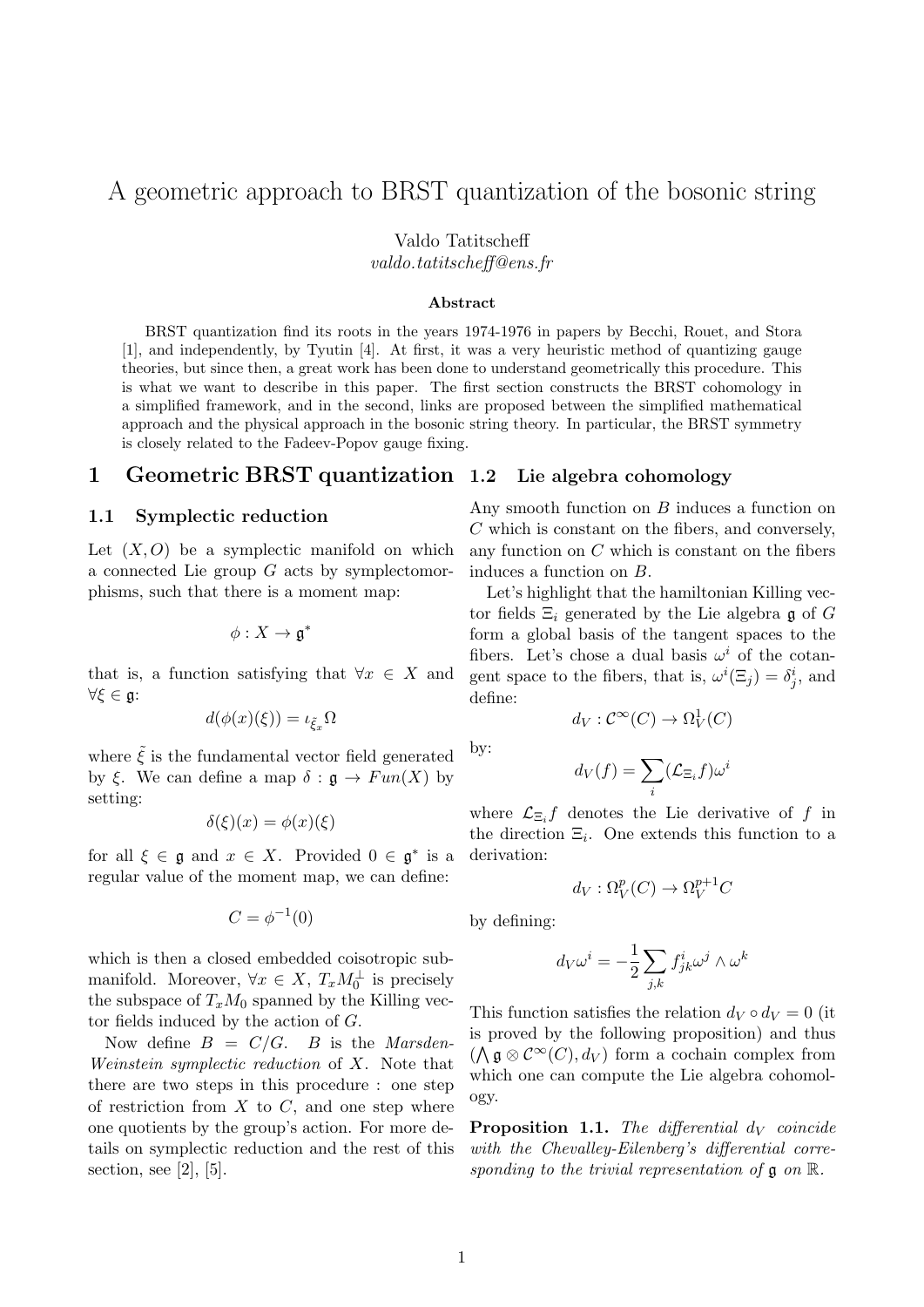*Proof.* Let  $x_a$  and  $x_b$  be in  $\mathfrak{g}$ . One computes:

$$
d_V \omega^i(x_a, x_b) = -\frac{1}{2} \sum_{j,k} f^i_{jk} (\delta^j_a \delta^k_b - \delta^j_b \delta^k_a)
$$

$$
d_V \omega^i(x_a, x_b) = -f^i_{ab}
$$

$$
d_V \omega^i(x_a, x_b) = (-1)^{1+2} \omega^i([x_a, x_b])
$$

There are interpretations of the low-degree cohomology groups of the Chevalley-Eilenberg complex. For example,  $H_V^0(\bigwedge \mathfrak{g} \otimes \mathcal{C}^{\infty}(C))$  is the subspace of  $\mathcal{C}^{\infty}(C)$  constituted by all functions which are constant on the fibers.

#### 1.3 BRST cohomology

We found a cohomology describing the property of being a scalar function under a gauge change, but unfortunately it is defined on  $\bigwedge \mathfrak{g} \otimes \mathcal{C}^{\infty}(C)$ , whereas one want to work on globally defined objects, that is, with  $\mathcal{C}^{\infty}(X)$  instead of  $\mathcal{C}^{\infty}(C)$ . C is defined defined by the constraints  $C = \phi^{-1}(0)$ which corresponds to the gauge fixing conditions. Despite these constraints, we'd like to work on globally defined objects.

Suppose that:

$$
\mathcal{C}^{\infty}(C) = \mathcal{C}^{\infty}(X)/I
$$

where I is some ideal in  $\mathcal{C}^{\infty}(X)$ . By the very definition of C,  $\forall \xi \in \mathfrak{g}, \delta x \in I$ . Suppose that I is generated by the  $\delta(\xi)$ , that is:

$$
I = \mathcal{C}^{\infty}(X)\delta(\mathfrak{g})
$$

Now one can extend  $\delta$  as a linear anti-derivation on  $\bigwedge$   $\mathfrak{g} \otimes \mathcal{C}^{\infty}(X)$  by letting  $\delta(\xi \otimes 1) = 1 \otimes \delta(\xi)$  and  $\delta(1 \otimes f) = 0$ . We thus have a complex:

$$
\to \bigwedge^k \mathfrak{g} \otimes \mathcal{C}^\infty(X) \to \cdots \to \mathfrak{g} \otimes \mathcal{C}^\infty(X) \to \mathcal{C}^\infty(X)
$$

with differential  $\delta$ . It is called the Koszul complex of  $\bigwedge$   $g \otimes \mathcal{C}^{\infty}(X)$ . The Koszul construction aim to algebraically represent the quotient:

$$
\mathcal{C}^{\infty}(C) = \mathcal{C}^{\infty}(X)/I
$$

Its k-th homology space is indeed zero for  $k > 0$ , and:

$$
H_0^{\delta}(\bigwedge \mathfrak{g} \otimes \mathcal{C}^{\infty}(X)) = \mathcal{C}^{\infty}(X)/I
$$

Let's add the Lie algebra cohomology to obtain:

$$
\bigwedge^{p,q} \mathfrak{g} \otimes \mathcal{C}^{\infty}(X) \xrightarrow{\delta} \bigwedge^{p,q-1} \mathfrak{g} \otimes \mathcal{C}^{\infty}(X)
$$
  

$$
\downarrow_{d_V}^{d_V}
$$
  

$$
\bigwedge^{p+1,q} \mathfrak{g} \otimes \mathcal{C}^{\infty}(X)
$$

where we wrote:  $\bigwedge^{p,q} \mathfrak{g} = \bigwedge^p \mathfrak{g}^* \otimes \bigwedge^q \mathfrak{g}.$ Since  $\delta \circ d = d \circ \delta$ , it is a double complex. Let:

$$
P_m = \bigoplus_{p-q=m} \bigwedge^p \mathfrak{g}^* \otimes \bigwedge^q \mathfrak{g} \otimes \mathcal{C}^\infty(X)
$$

and:

 $\Box$ 

$$
D_m: P_m \to P_{m+1}
$$

be given by:

$$
D_m(.) = d(.) + (-1)^m \delta(.)
$$

Eventually we have the following cochain complex:

$$
\cdots \xrightarrow{D_{m-1}} P_m \xrightarrow{D_m} P_{m+1} \xrightarrow{D_{m+1}} \cdots
$$

which computes the classical BRST cohomology. It can be proved ([2]) that  $H_D^n = 0$  if  $n < 0$  and  $H_D^n = H_V^n(C)$  if  $n \geq 0$ .

That was exactly the purpose of the BRST procedure : this cohomology allows to work on globally defined objects without loosing the profound sense of gauge.

In physics literature, elements of  $\bigwedge \mathfrak{g}^*$  are called *ghosts*, those of  $\bigwedge$  **g** are called *antighosts*, while  $m = p - q$  is the ghost number.

Now let's recall Fadeev-Popov gauge fixing for the bosonic string action, and try to sketch the links between the geometrical approach and the path-integral approach, and in particular the nature and role of ghost fields.

## 2 BRST string quantization

In the framework of field theory (especially for string theory), the symplectic manifold is a space of fields and is not finite-dimensional anymore. Yet, we won't bother with such considerations and will make direct links, even if it implies some loss of mathematical rigor.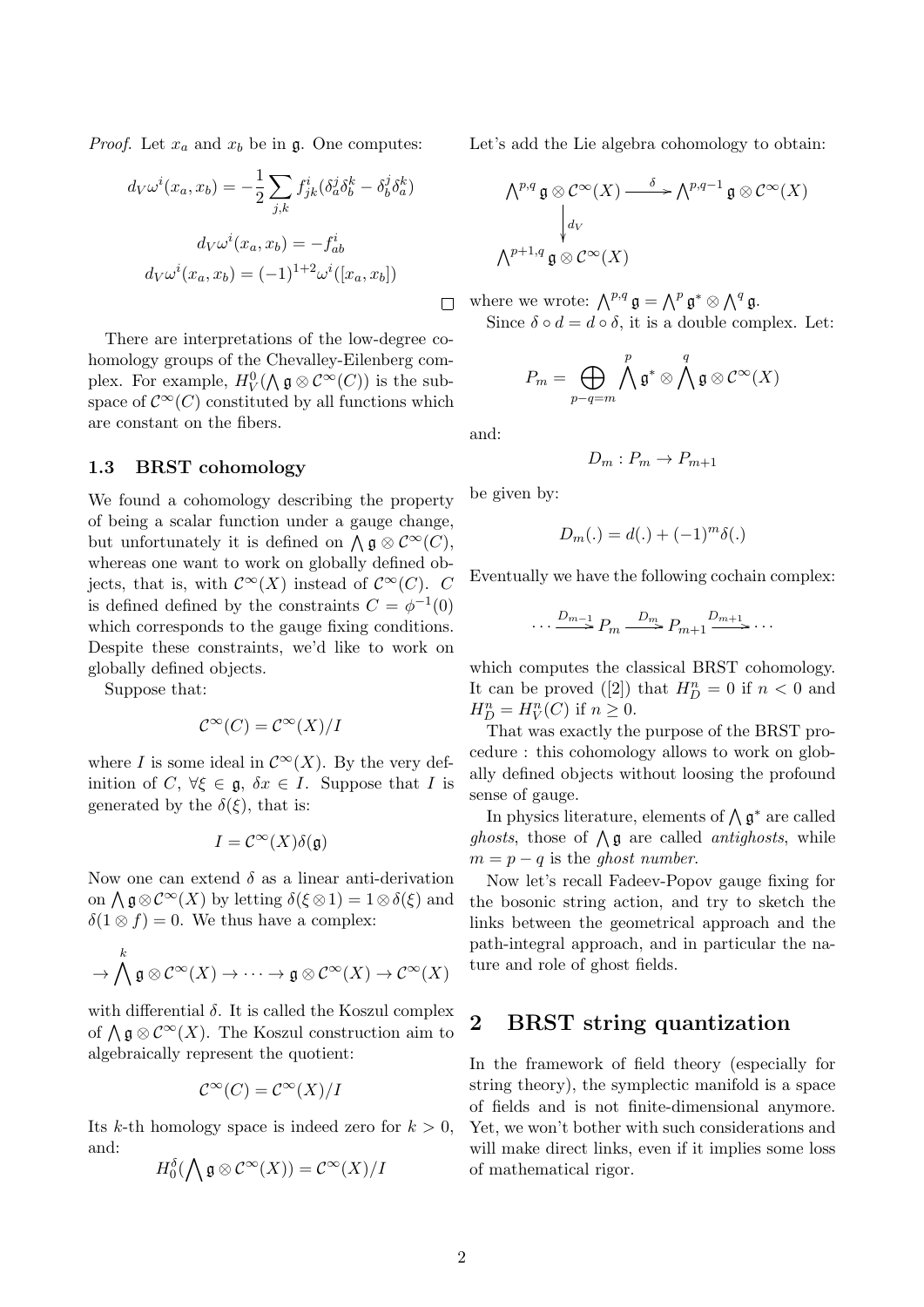#### 2.1 Fadeev-Popov gauge fixing

Let  $(M, g)$  be the two-dimensional world-sheet Riemannian manifold, and  $X^{\mu}(\sigma^1, \sigma^2)$ ,  $\mu =$  $0, \cdots, (d-1)$ , be d embeddings of M into  $(\mathbb{R}^d, \eta)$ where  $\eta_{\mu\nu}$  is Minkowski's metric in d dimensions. Starting from Polyakov's action:

$$
S[X,g] = \frac{1}{4\pi\alpha'} \int_M d^2\sigma \sqrt{g} g^{ab} \partial_a X^\mu \partial_b X_\mu
$$

one defines the following path-integral:

$$
Z = \int \frac{[dX][dg]}{V_{gauge}} \exp(-S[X, g])
$$

Here, the gauge group  $G$  is the group of reparametrizations of the world-sheet, as well as Weyl's transformations of the metric. G acts on the space of metrics on  $M$  by taking the pull-back by any reparametrization of M and combining it with a Weyl transformation of parameter  $\omega$ . Let  $\zeta \in G$ , then:

$$
(\zeta \cdot g)_{\alpha\beta}(\sigma') = g^{\zeta}_{ab}(\sigma') = e^{2\omega(\sigma)} \frac{\partial \sigma^c}{\partial \sigma^a} \frac{\partial \sigma^d}{\partial \sigma^b} g_{cd}(\sigma)
$$

In the Z path integral, one has to divide by the gauge group's volume, in order to take into account the fact that the space of fields is redundant, in the sense that two different configurations of fields on  $M$  can correspond to the same physical system. This is the sense of the gauge group's action on this space of fields: all orbits correspond to the same physical system. We can use the gauge freedom to fix some fields, for example, the metric, to a canonical form. Unfortunately, there may remain some freedom, that is some non trivial gauge transformation which leave the metric invariant, thus one has to take the quotient of the submanifold of the space of fields defined by the gaugefixing conditions. To put it in a nutshell, in order to have a well-defined path-integral, one has to take a symplectic reduction of the symplectic manifold of all fields on M. Such a space is in a one-to-one correspondance with the space of all physically-distinguishable configurations.

For q some metric on  $M$ , one writes:

$$
1 = \Delta_{FP}(g) \int [d\zeta] \delta(g - \hat{g}^{\zeta})
$$

where  $\hat{g}$  is the trivial, or fiducial, metric  $\hat{g}_{ab} = \delta_{ab}$ . The delta function ensures that the only transformations which will be kept are the  $\zeta$  which bring the fiducial metric to  $q$ . This step corresponds to the gauge fixing, or, to stick to the notations of the previous section, to restrict oneself from  $X$  to C.

One can insert the former expression into Z:

$$
Z[\hat{g}] = \int \frac{[dX dg d\zeta]}{V_{gauge}} \Delta_{FP}(g) \delta(g - \hat{g}^{\zeta}) e^{-S[X,g]}
$$

One may then integrate over  $q$ , and shift the integration variable  $X \to X^{\zeta}$  to get:

$$
Z[\hat{g}] = \int \frac{[d\zeta dX^{\zeta}]}{V_{gauge}} \Delta_{FP}(\hat{g}^{\zeta}) e^{-S[X^{\zeta},\hat{g}^{\zeta}]}
$$

By definition of the gauge group:

$$
S[X^{\zeta}, \hat{g}^{\zeta}] = S[X, \hat{g}]
$$

and because:

$$
\int [d\zeta']\delta(g^{\zeta} - \hat{g}^{\zeta'}) = \int [d\zeta']\delta(g - \hat{g}^{\zeta^{-1}\zeta'})
$$

one also has:  $\Delta_{FP}(\hat{g}^{\zeta}) = \Delta_{FP}(\hat{g})$  for every  $\zeta$ . Thus, one can integrate over the fields  $\zeta$ .

This integration is trivial and only gives the volume of the gauge group, because one had "three" gauge functions, namely the reparametrization of the world-sheet by changing the two coordinates on M and the local rescaling of the metric, and the gauge-fixing functions fix the three coordinates of the metric on  $M$ . Unrigorously, it shows that the measure of the remaining subgroup of G which leaves the metric invariant is a measure zero subgroup.

Eventually, ons is led to:

$$
Z[\hat{g}] = \int [dX] \Delta_{FP}(\hat{g}) \exp(-S[X, \hat{g}])
$$

which is a better-defined path-integral, because the gauge has already been fixed. Now, the last thing to do is to obtain the expression of  $\Delta_{FP}(\hat{q})$ . One could say that this function is an induced measure on the submanifold  $C$  of  $X$ . Because of the expression of  $\Delta_{FP}(\hat{g})^{-1}$ , one is going to consider a path-integral on all gauge transformation which leave the metric invariant. It's equivalent to look at all Killing vectors, that is, fundamental vector fields induced by vectors in the Lie algebra  $\mathfrak g$  of G or infinitesimal transformations, under the flow of whose the form metric does not change.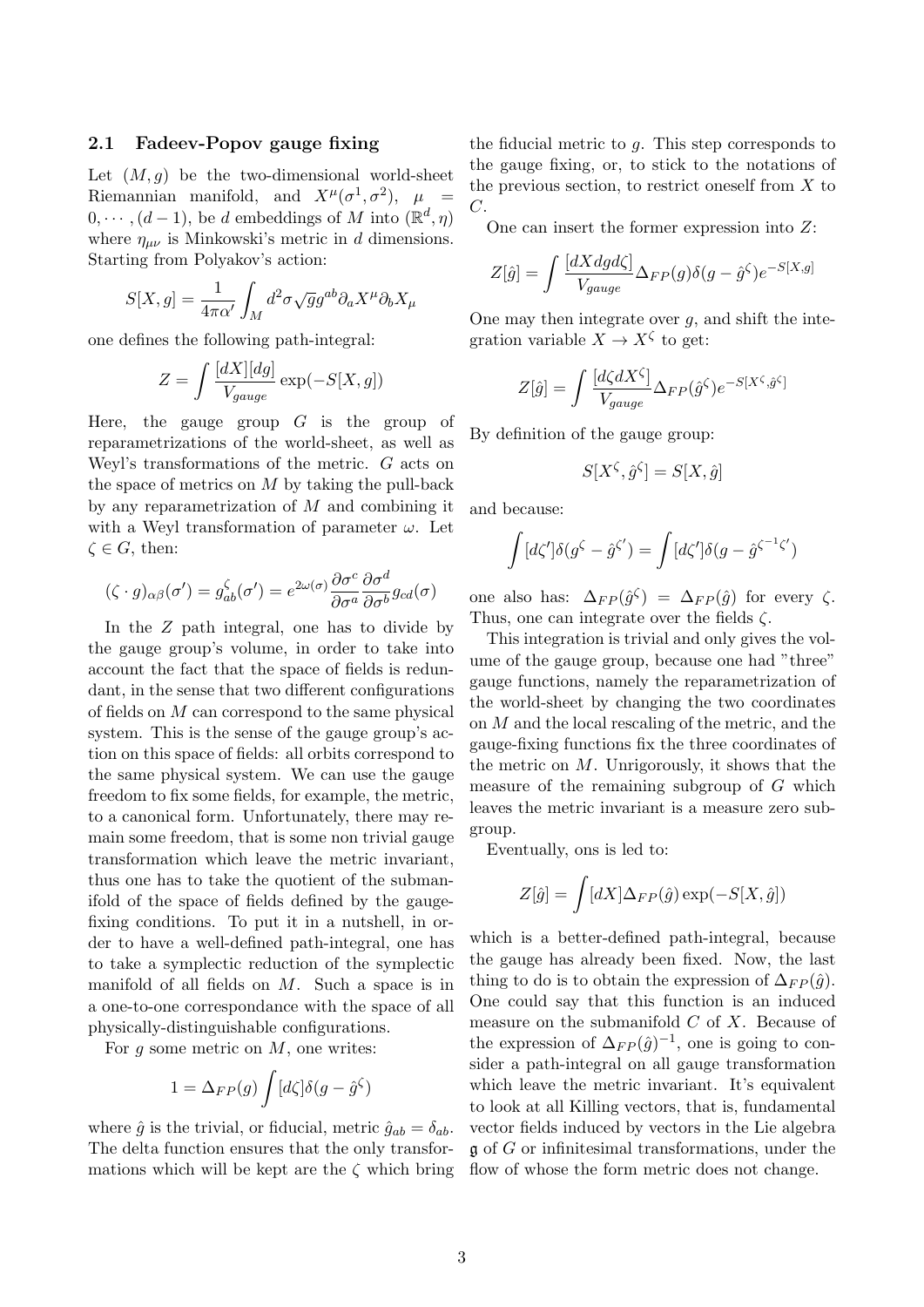One writes:

$$
\delta g_{ab} = 2\delta \omega g_{ab} - \nabla_a \delta \sigma_b - \nabla_b \delta \sigma_a
$$

we could also write  $\Delta_{FP}(\hat{g})^{-1}$  under the form:

$$
\int [d\delta\omega d\delta\sigma]\delta(-(2\delta\omega - \hat{\nabla}\cdot\delta\sigma)\hat{g}_{ab} + 2\hat{P}_1\delta\sigma)
$$

where:

$$
(\hat{P}_1 \delta \sigma)_{ab} = \frac{1}{2} (\nabla_a \delta \sigma_b + \nabla_b \delta \sigma_a - \hat{g}_{ab} \nabla_c \delta \sigma^c)
$$

After expressing the delta functional as an exponential, and integrating over  $\delta\omega$ , one is left with:

$$
\int [d\beta' d\delta \sigma] exp\{4\pi i \int d^2 \sigma \sqrt{(\hat{g})} \beta'^{ab} (\hat{P}_1 \delta \sigma)_{ab}\}\
$$

for the expression of  $\Delta_{FP}(\hat{g})^{-1}$ , where the  $\beta$ 's are traceless symmetric tensors.

This determinant can be inverted be replacing all bosonic fields by a corresponding ghost field:  $\delta\sigma^a \rightarrow c^a$  and  $\beta'_{ab} \rightarrow b_{ab}$ . One is left with the gauge-fixed path integral :

$$
Z = \int [dXdcdbdB] exp\{-S - S_{gh} - S_{G.F}\}\
$$

Ghost fields c and b have a very natural interpretation in the geometrical framework: on the one hand, c-fields (or ghosts) are related to a global basis of the dual of the Lie algebra g. If one BRST-quantizes an abstract theory, at the end there should be one c-field for each vector of a basis of  $\mathfrak g$ , that is, one c-field for each infinitesimal transformation of the gauge group G. On the other, b-fields (or anti-ghosts) are related to the gauge-fixing conditions, there is one b-field for each constraint relation.

#### 2.2 Bosonic string BRST symmetry

So one can class the BRST transformations of the bosonic string theory into two distinct subgroups: the first one contains the transformations:

$$
\delta_B h_{ab} = -i\epsilon (2c_\omega h_{ab} - \nabla_a c_b - \nabla_b c_a)
$$

$$
\delta_B X^\mu = -\epsilon (c^a \partial_a X^\mu)
$$

$$
\delta_B c^a = -i\epsilon c^b \partial_b c^a
$$

$$
\delta_B c^\omega = -i\epsilon c^b \partial_b c^\omega
$$

and is related to the Lie algebra cohomology, and the quotient of the space of fields by the gauge group action, while

$$
\delta_B B_{ab} = 0
$$

$$
\delta_B b_{ab} = \epsilon B_{ab}
$$

are related to the Koszul complex, and thus to the restriction to the submanifold defined by the constraints on the form of the metric.

To conclude our geometric insight of BRST symmetry in the bosonic string theory, let's make a two remarks.

First, since  $H_B^0 = H_V^0(C)$ , the initial action functional S, which is gauge invariant and thus in  $H_V^0(C)$ , is identified in this cohomology space with all functional which differ only by exact terms. For example, adding the  $S_2 + S_3$  term doesn't change the equivalence class one is looking at, since:

$$
S_2 + S_3 = i\epsilon^{-1} \delta_B(b_{ab} F^{ab}(g))
$$

The second important idea we'd like to put in exergue is the notion of physical state. These are special states, those which are meaningful from an experimental point of view. In particular, different choices of gauges should not affect the scattering amplitudes of the theory. In the quantized theory, fields are operators acting on the states of the theory. The BRST symmetry is a transformation of the operators, but since we can express it in terms of an anti-commutator with a BRST operator  $Q_B$ , which acts on the states as well. This operator  $Q_B$  has the same properties as the BRST differential  $\delta_B$ , and in particular, is nilpotent of order 2 and induces a cochain complex of Hilbert spaces, where the  $k$ -th cochain space is the set of all states of ghost number k. As done in Polchinski's book [3], it can be shown that physical states are closed in the sense that  $|\Psi\rangle$  is physical if:

$$
Q_B |\psi\rangle = 0
$$

On the other hand, states which are exact for  $Q_B$ are called null states. Null states are orthogonal to every physical state. If one wants to avoid redundancies, one can quotient the closed states by the exact states, and thus the spectrum of the theory is obtained as the direct sum of the cohomology groups of the  $Q_B$  cohomology on the states. The spectrum obtained this way is in fact equivalent to